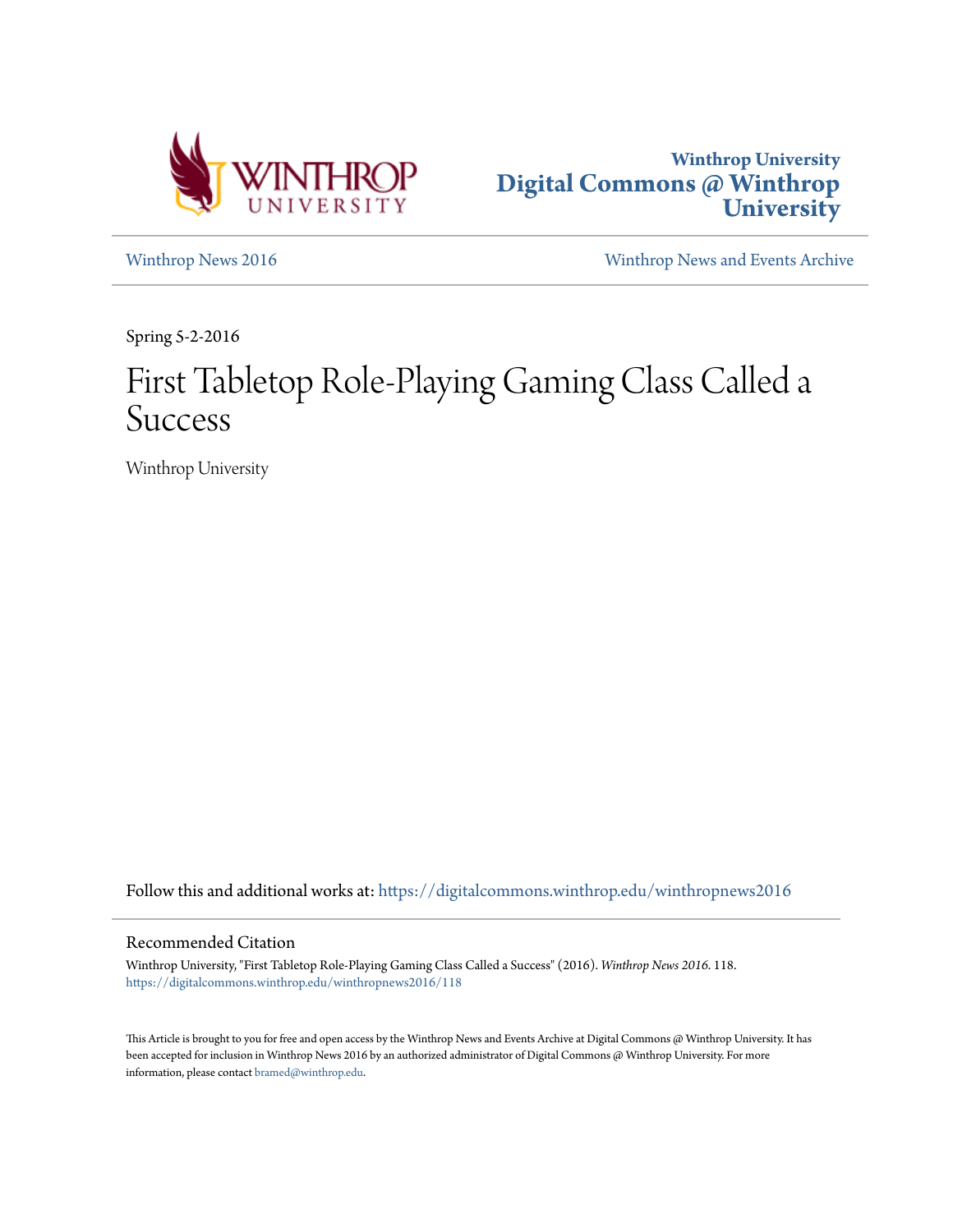

**AFFAIRS ATHLETICS GIVING**

05/02/2016

**ABOUT ADMISSIONS & AID ACADEMICS STUDENT**

**O** SHARE

■ 80 ●

All News Archives RSS News Feeds

Winthrop in the News

# **First Tabletop Role-Playing Gaming Class Called a Success**

### **Quick Facts**

As a group, the class wrote a 64-page supplement to the popular Pathfinder game and created an imaginary town called Ravensberg. Over the spring semester, they populated it with residents, provided four locations – a manor, a prison farm, a cathedral and the first level of a castle – and came up with adventures. **Instructor Christina Stiles plans to teach a** second such writing course in spring 2017 and possibly sell the class' supplement to benefit the Department of English.



Students participate in the second gaming session for the class.



Faith Hunter, from left, and Christina Stiles

ROCK HILL, SOUTH CAROLINA – The first Winthrop University writing course on tabletop role-playing games ended this month, and its instructor calls it a success.

As a group, the class wrote a 64-page supplement to the **popular Pathfinder game** and created an imaginary town called **Ravensberg**. Over the spring semester, they populated it with residents, provided four locations – a manor, a prison farm, a cathedral and the first level of a castle – and came up with adventures.

"Ravensberg is a mixture of the class' creativity," said instructor Christina Stiles '97, '04 who has written for tabletop gaming since the early 1990's and who is an award-winning tabletop game designer, editor, publisher, and guest host at sci-fi conventions, such as this past weekend's RavenCon in Williamsburg, Virginia. She proposed the course to the Department of English so she could share her gaming passion with the students.

Stiles recalled in a Kobold Press blog that she introduced the class in January to gaming with **"Tales of Zobeck"** and used a favorite convention adventure written by Wolfgang Baur, **"Madman at the Bridge,"** which she ran with the Castles & Crusades rules. For the first class sessions, she brought the map, dice, and figurines, and gathered four volunteers for a tabletop experience.

"Do you want to play the wizard, rogue, fighter or cleric?" she asked the first four volunteers. After a quick scan, a student exclaimed, "Kobold! I'm a kobold?"

"Yes! Absolutely! You are the movers and shakers of Zobeck. Nothing gets done in Zobeck unless you guys make it so." A few smile at this realization of power.

She then directed the players to the personality pieces provided on the sheets for the game's two female and two male characters. One of the male students in the first